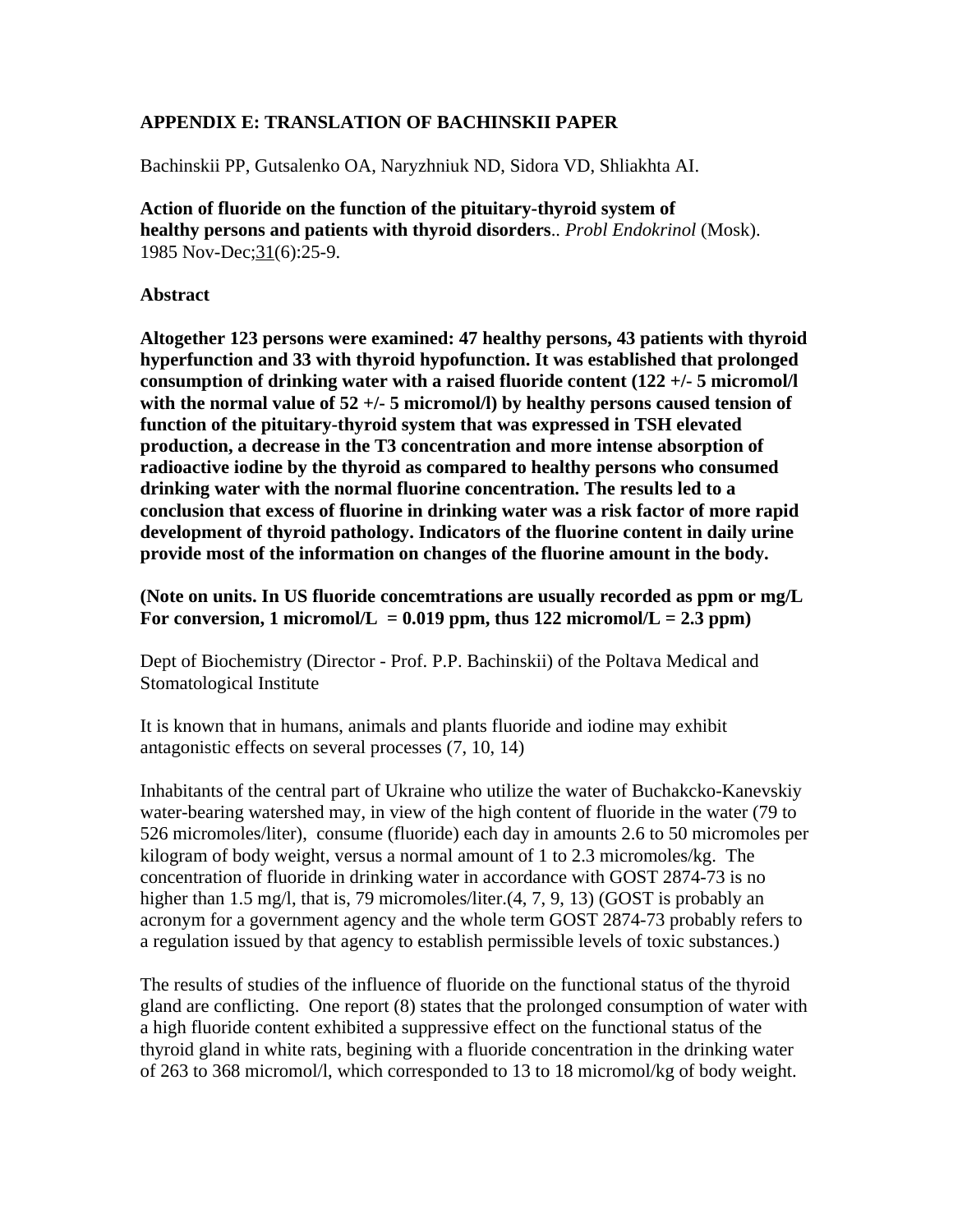The effect of fluoride in doses of 18 to 26 micromol/kg (368 to 526 micromol/l) was not a suppression but, on the contrary, an activation of the function of the thyroid system.

A number of authors (2, 6, 8) have shown that a fluoride content in the drinking water ranging from 102 to 421 micromol/l did not exert a significant influence on the activity of the thyroid in man. There was no measurable enlargement of the thyroid, nor pathological accumulation of radioactive iodine in the gland, nor increased frequency of disorders of this gland. A. S. Kasyanenko (7) proposes (as an explanation) the possible disruption of iodine metabolism and a suppression of the function of the thyroid gland in the presence of increased (79 to 526 micromol/l) intake of fluoride in the body. It is also reported that in persons consuming large amounts of fluorine, disorders of the thyroid gland are observed with significantly greater frequency (11, 12).

In view of the fact that there is a marked disruption in thyroid functions in areas of endemic "fluorosis" in humans, it is important to analyze fluoride concentrations not only in drinking water but in blood and urine samples, which is essential to a more accurate understanding of the kinetics of this chemical element in the human body.

The objective of our investigation was (to conduct) a comparative study of the functional status of the pituitary-thyroid system and to demonstrate a correlation between the concentration of fluoride in the drinking water and the body content of fluoride in healthy subjects and in those with hypo- and hyperfunction of the thyroid among permanent residents living in areas with differing concentrations of fluoride in the drinking water.

# **Materials & Methods**

In a study of 123 individuals, 76 had pathology of the thyroid and hyperthyroidism; 43 of whom (in ages ranging from 18 to 58 years) had hyperthyroidism and 33 (in ages ranging from 20 to 55 years) had hypothyroidism; the control group consisted of 47 relatively healthy individuals (in ages ranging from 19 to 59 years. The subjects lived in two regions (districts), one of which had normal concentrations of fluorine in the drinking water, and the other with high concentrations of this element.

The intrathyroid phase of iodine metabolism (the I-131 uptake by the thyroid gland) was determined by the standard method. The hormonal activity of the pituitary (its content of thyrotropic (ie, thyroid stimulating) hormone – TSH) was determined with the aid of TSHK-PR ("Cea Sorin"). We studied the blood concentrations of thyroid hormones**:** thyroxin (T4), using the Byk-Mallinckrodt method (SPAC-T4), triiodothyronine (T3) with the use of the TRIK-PEG ("Cea Sorin")

Tests of fluorine concentration of in the drinking water, erythrocytes, serum and urine were done in accordance with the method of L.A. Golovanova (5) with the use of fluoride selective electrodes, EF U-1.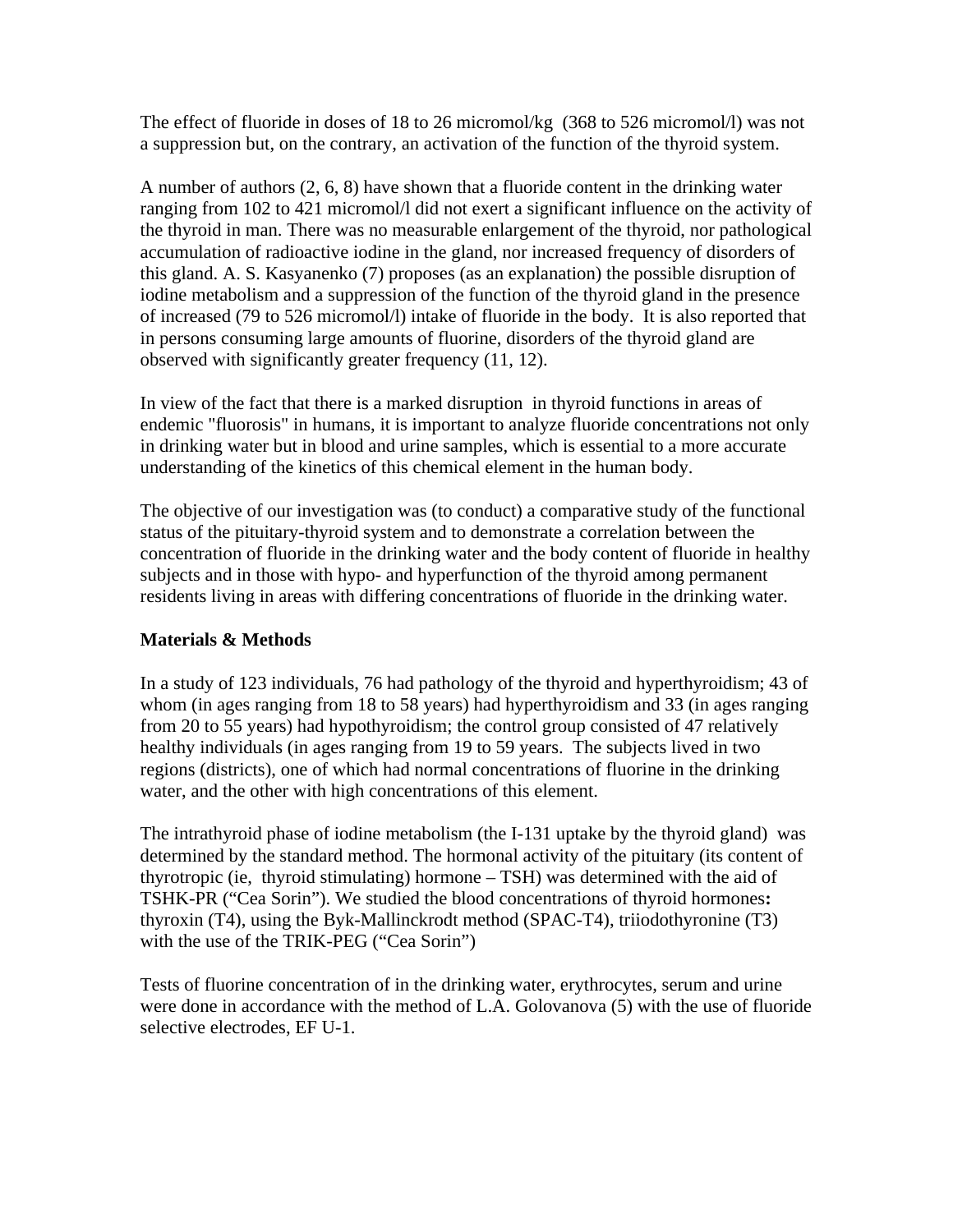### **Results and Analysis (Discussion)**

The results obtained (Table 1) indicate hyperfunction of the thyroid gland in 43 patients (increased concentrations of T3 and T4 in the serum in conjunction with increased radioactive iodine (I-131) uptake, and hypofunction in 33 patieints (reduced concentrations of serum T3 and T4 along with reduced I-131 uptake).

In the control group and in subjects living in Region II there was a reduction in the concentration of T3 ( $p < 0.05$ ) in conjunction with an increased I-131 uptake ( $p < 0.05$ ) and increased concentrations of TSH in the serum  $(p < 0.05)$ . This gave evidence of a stressed pituitary-thyroid system associated with abnormal iodine metabolism (a reduced production and intensified catabolic conversion of T3), since the concentrations of T4 in the serum of healthy persons of both regions were practically identical ( $p < 0.5$ ).

In a similar way, the disruptive influence of fluoride on iodine metabolism was even more evident in the inhabitants of Region II. But since analogous disturbances of iodine metabolism are encountered in occasional individuals and in a region with a normal concentration of fluoride in the drinking water, it may be surmised that in such people there are other factors which contribute to abnormal thyroid function or even that it indicates an increased individual threshold level of fluoride in the drinking water.

The concentration of fluoride in the drinking water consumed by healthy people in Region I was in the range of 26 to 75 micromol/l, whereas the level of fluoride in the drinking water in Region II was significantly greater ( $p < 0.05$ ) being in the range of 87 to 184 micromol/l.

The concentration of fluoride in the urine and serum of healthy individuals living in Region II was significantly greater ( $p < 0.05$ ) in comparison with that in inhabitants of Region I. The concentrations of fluorine in the erythrocytes in clinically healthy persons living in Regions I and II were not statistically significantly different  $(p < 0.1)$ .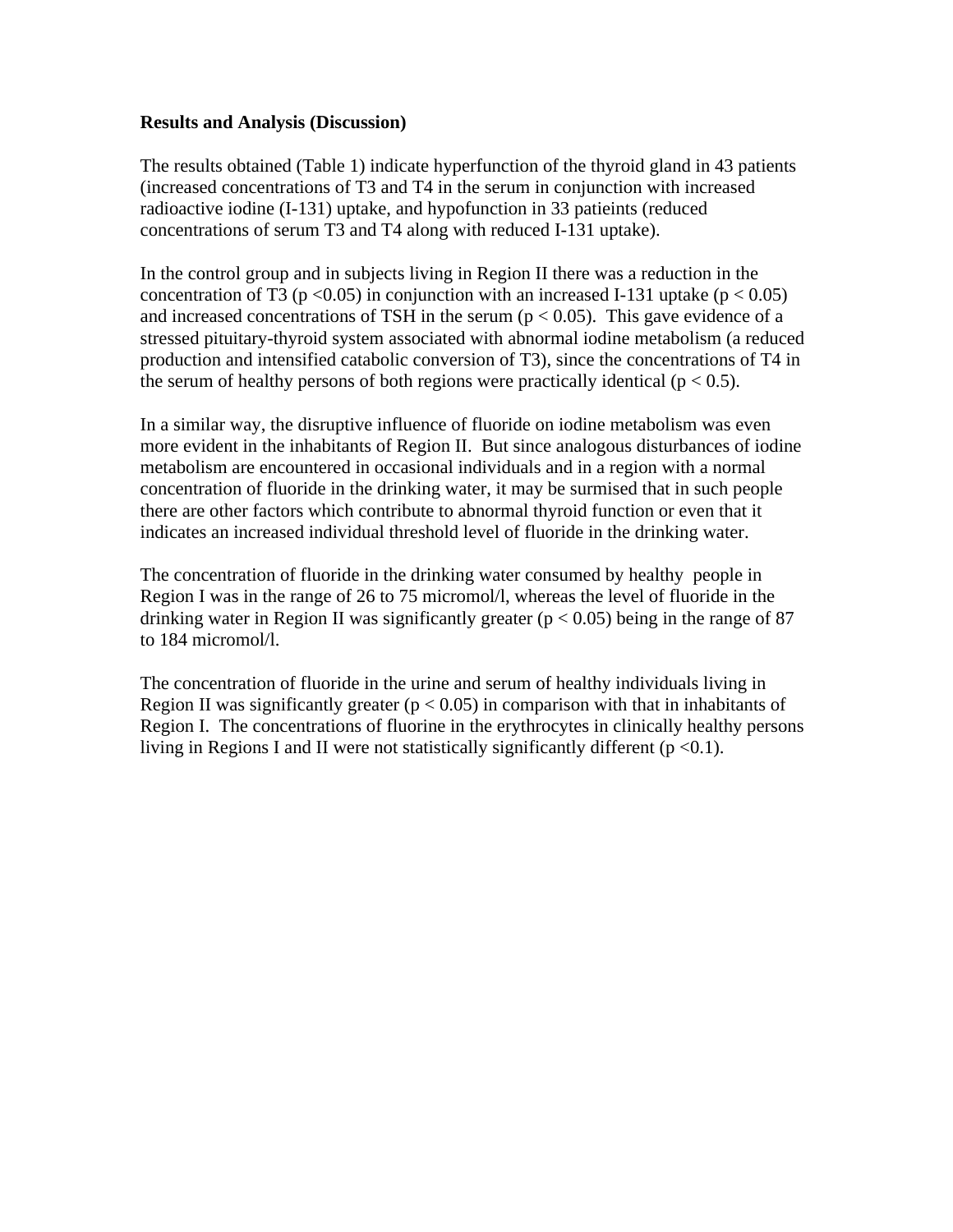**Table 1**: **Test results of the pituitary-thyroid system of healthy (subjects) and patients with thyroid disorders living in regions with differing concentrations of fluorine in the drinking water.**

| Observed Group      | Reg          | N        | $I-131$     | Serum T4     | Serum T <sub>3</sub> | Serum        |
|---------------------|--------------|----------|-------------|--------------|----------------------|--------------|
|                     | ion          | subjects | Uptake      | levels       | Levels               | <b>TSH</b>   |
|                     |              |          | 24 h %      | umol/L       | umol/L               | Levels       |
|                     |              |          |             |              |                      | umol/L       |
| Hyperfunction group | I            | 21       | $61 + 7$    | $250 + 16$   | $5.2 + 0.7$          | $0.8 + 0.12$ |
|                     |              |          | p < 0.05    | p < 0.05     | p < 0.05             | p < 0.05     |
|                     | $\mathbf{I}$ | 22       | $72 + 13$   | $261 + 23$   | $7.1 + 1.8$          | $0.6 + 0.08$ |
|                     |              |          | $p_1<0.05$  | $p_1<0.05$   | $p_1<0.05$           | $p_1<0.05$   |
| Hypofunction group  | I            | 14       | $8.5 + 2.7$ | $26 + 7$     | $1.1 + 0.4$          | $51 + 11$    |
|                     |              |          | p<0.05      | p < 0.05     | p < 0.05             | p < 0.05     |
|                     | $\mathbf{I}$ | 19       | $9.8 + 1.3$ | $29 + 2$     | $1.0 + 0.1$          | $58 + 17$    |
|                     |              |          | $p_1<0.05$  | $p_1 < 0.05$ | $p_1<0.05$           | $p_1<0.05$   |
| Control group       | I            | 17       | $24 + 3$    | $97 + 8$     | $2.8 + 0.3$          | $2.4 + 0.2$  |
|                     | $\mathbf{I}$ | 30       | $33 + 4$    | $94 + 6$     | $2.0 + 0.2$          | $4.3 + 0.6$  |
|                     |              |          | p<0.05      | p > 0.5      | p < 0.05             | p < 0.05     |

Footnote: p is the (statistical) probability of the difference in comparison with healthy subjects in Region I, while  $p_1$  is the (statistical) probability of the difference in comparison with healthy subjects in Region II

**Table 2**: **Fluoride concentration in drinking water of "practically" healthy (subjects) (ie, those who are clinically healthy for all relevant purposes) and in patients with thyroid disorders living in regions with differing fluoride levels**

| Observed      | Regio        | N       | Fluoride     | Fluoride in  | Fluoride    | Fluoride     | Fluoride     |
|---------------|--------------|---------|--------------|--------------|-------------|--------------|--------------|
| Group         | n            | subject | in           | urine        | in          | in           | in           |
|               |              | S       | Water        | umol/L       | urine       | Serum        | Erythrocytes |
|               |              |         | umol/L       |              |             | umol/L       | umol/24h.    |
| hyperfunction | $\mathbf I$  | 21      | $63 + 8$     | $78 + 11$    | $112 + 23$  | $9.5 + 0.5$  | $24 + 1.5$   |
| group         |              |         | p > 0.1      | p > 0.5      | p > 0.5     | p > 0.05     | p > 0.5      |
|               | $\mathbf{I}$ | 22      | $114 + 11$   | $152 + 27$   | $203 + 49$  | $10 + 0.5$   | $27 + 5$     |
|               |              |         | $p_1 > 0.5$  | $p_1 > 0.2$  | $p_1 > 0.2$ | $p_1 < 0.05$ | $p_1 > 0.2$  |
|               |              |         | $p_2 < 0.05$ | $p_2 < 0.05$ | $p_2$ <     | $p_2 > 0.2$  | $p_2 > 0.2$  |
|               |              |         |              |              | 0.05        |              |              |
| Hypofunction  | $\mathbf I$  | 14      | $58 + 5$     | $74 + 8$     | $82 + 11$   | $12 + 1$     | $29 + 5$     |
| group         |              |         | p > 0.05     | p > 0.5      | p > 0.2     | p > 0.5      | p > 0.5      |
|               | $\mathbf{I}$ | 19      | $134 + 24$   | $146 + 22$   | $194 + 38$  | $15 + 1$     | $32 + 0.8$   |
|               |              |         | $p_1 > 0.5$  | $p_1 > 0.2$  | $p_1 > 0.1$ | $p_1 > 0.2$  | $p_1 > 0.5$  |
|               |              |         | $p_2 < 0.05$ | $p_2 < 0.05$ | $p_2$ <     | $p_2 > 0.05$ | $p_2 > 0.5$  |
|               |              |         |              |              | 0.05        |              |              |
| Control group | $\mathbf I$  | 17      | $52 + 5$     | $78 + 9$     | $98 + 15$   | $11 + 0.5$   | $29 + 5$     |
|               | $\mathbf{I}$ | 30      | $122 + 5$    | $124 + 9$    | $140 + 12$  | $13 + 0.5$   | $32 + 1.5$   |
|               |              |         | p < 0.05     | p < 0.05     | p < 0.05    | p < 0.05     | p > 0.1      |

Footnote**:** P2 is the (statistical) probability of the difference in comparison with patients with thyroid disorders living in Region I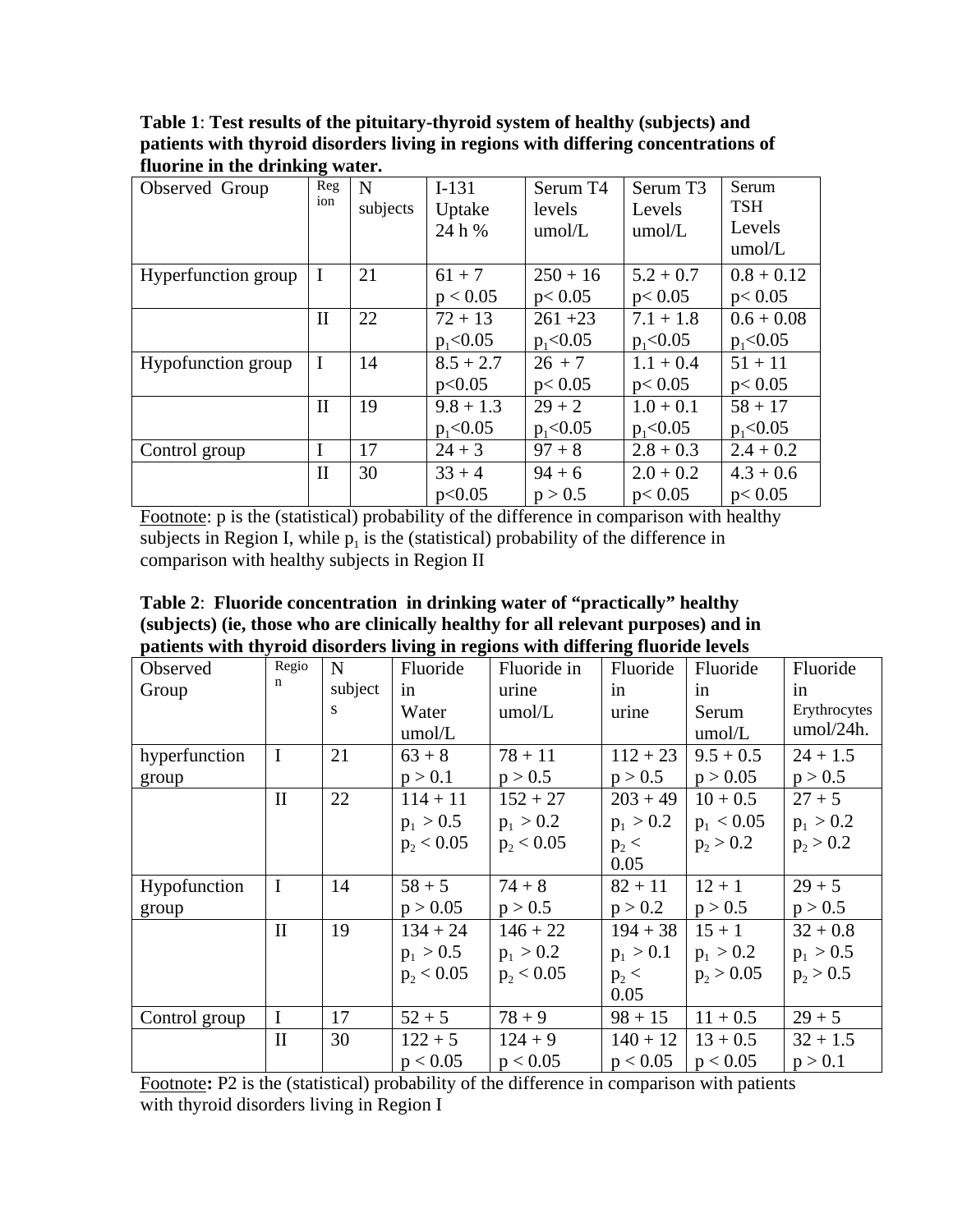A study of the body's (obespechennosti) by fluorine in patients with hypo- and hyperactivity of the thyroid, depending upon the special characteristics of the region of habitation, enabled us to establish the following: the concentration of fluorine in the urine of patients with hyperactive thyroids who consumed drinking water with increased amounts of fluorine (87 to 184 micromol/l) was high ( $p < 0.05$ ) compared with the level of the element in patients with (true) hyperthyroidism living in Region I. The excretion of fluorine in the urine in patients with hypofunctioning thyroids who consumed drinking water containing high levels of fluorine (87 to 300 micromol/l) was also high ( $p < 0.05$ ) in comparison with the indices in inhabitants of Region I.

The determination of fluorine in 24-hour urine specimens enabled us to demonstrate a clear tendency toward increases in its content in the body due to dysfunction of the thyroid (Table 2). At the same time measurements of fluorine in the urine in micromol/l showed an evening up of differences in the fluorine content in the organism. The serum and erythrocyte concentrations of fluorine did not reflect differences in its content in drinking water, hence the most information is given by the findings on the content of fluorine in the 24-hour urine.

Similarly, the increased concentrations of fluorine in the drinking water of Region II, ranging from 87 to 300 micromol/l, matrially changed the amount in the body as compared with Region I, but neither in the serum nor in the erythrocytes tested was there substantial change in the concentration of this element. It is known that fluorine is deposited chiefly in the bony tissues, and an excess amount of it is removed in the urine thanks to a protective mechanism, the role of which is played by the kidneys.  $(1, 3, 4)$ .

Analysis of the results of the study of the content of fluorine in different constituent parts of the organism in healthy and sick subjects whom we tested, and a comparison of information provided by measures of the fluorine content of erythrocytes, serum and urine permitted us to conclude that the amount of the element present in the body is most adequately reflected by its level in the 24-hour urine. The data which we acquired on the higher concentration of fluorine in the erythrocytes than in the serum in all subjects tested suggests the existence of a membrane mechanism of active transport of fluorine against a concentration gradient, with the result that a higher concentration of fluorine is maintained in the erythrocytes than in the plasma. The observed membrane gradient of fluorine concentration is less than that in the case of potassium, but is essentially similar and, in all likelihood, biologically indispensable.

On the basis of the results of the studies (which we) conducted it is possible to conclude that the increased amount of fluorine in the drinking water  $(87 - 300 \text{ micromol/l})$ promotes the development of dysfunction of the thyroid gland in individuals.

The accumulation in the organism of excessive amounts of fluorine disrupts the metabolism of iodine and causes functional disturbances in the pituitary-thyroid system. With such disruption of this system, further stress may lead either to hyper- or to hypofunction of the thyroid, depending upon the coexistence of a number of factors,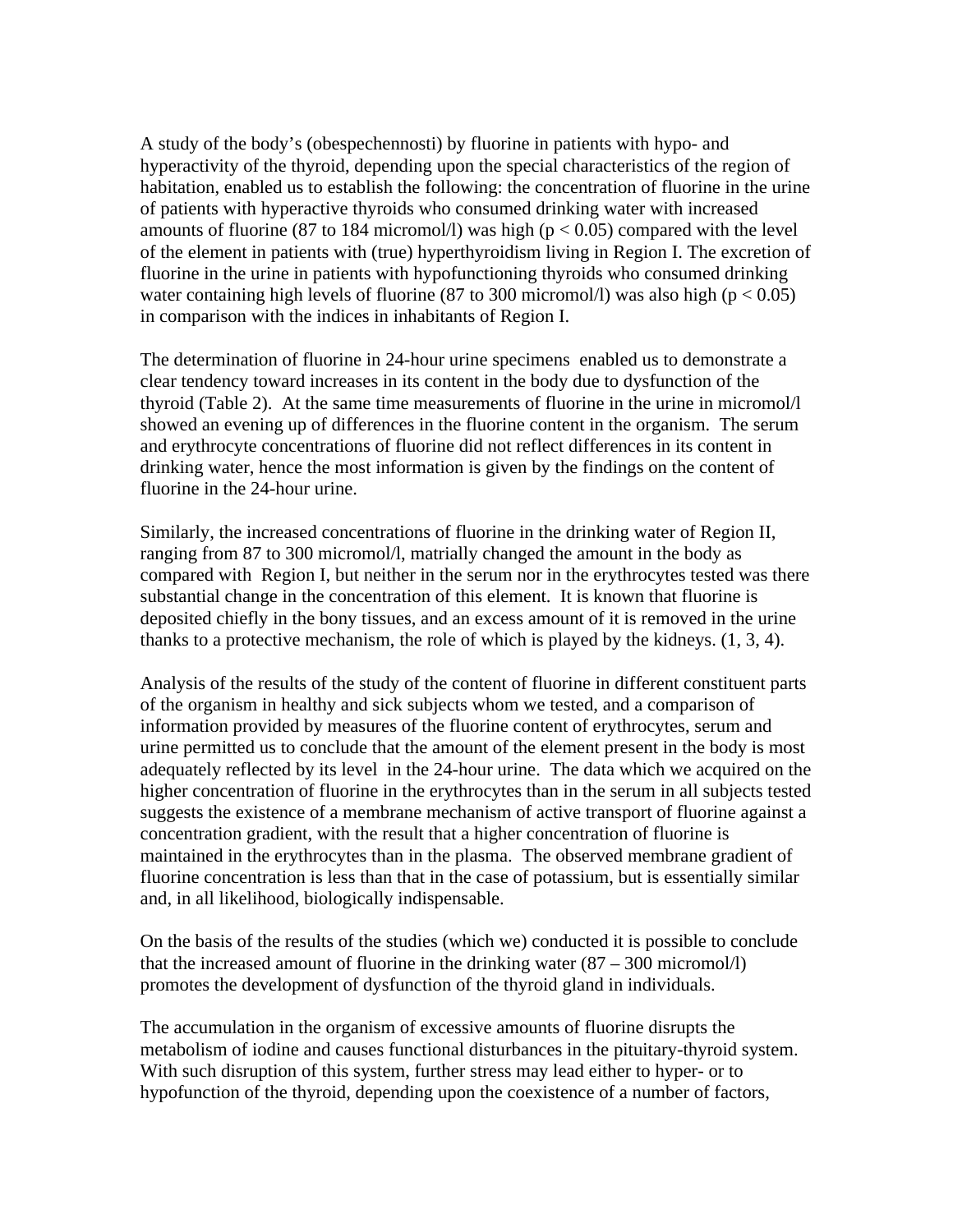which provides a basis for considering excessive amounts of fluorine in the body to be a risk factor for the pathology noted.

# **Conclusions**

(1) The ingestion of drinking water with high concentrations of fluoride  $(122 + - 5)$ micromoles per liter) leads, in healthy people, to stress of the functional status of the pituitary-thyroid system, as evidenced by a reduction in the concentration of T3, an increase in the production (by the hypothalamus) of TSH in the serum, and a more avid uptake of I131 by the thyroid tissue. This permits us to classify the excessive accumulation of fluorine in the body as a risk factor providing a basis for the development of thyroid dysfunction.

(2) Upon performing simultaneous determinations of fluorine content in the urine, red cells, serum and drinking water, the most informative indices concerning the kinetics of fluoride were those of its concentration in the urine.

(3) In healthy (persons) and in patients with thyroid disorders the concentration of fluorine in the erythrocytes was higher than in the serum, which attests to the presence of a mechanism of active transport of fluorine across the cell membrane.

**References** (this will need revision, translator was working from a fax copy with the letters rather blurred!)

(1) Avtsim (could be Avtsiy), A.P. -*The Pathology of Fluorosis*. Novosibirsk, 1981

(2) Verzhikoskaya, N.V. In the book: *Goiter disease*. Ed. A.K. Gorchakova. Kiev 1959

(3) Gaboviy, R.D. *Fluorine in stomatology and hygiene (sanitation*). Kazan, 1969

(4) Gaboviy, R.D. *Hygiene (or sanitation) problems in fluoridation of the drinking water*. Moscow, 1979

(5) Golovanova, L.A. *The hygiene of work.* 1977, No.4, 55-57

(6) Zherduyenko, L.G. *The role of drinking (or nutrition in the broad sense) and fluoridation in the prevention of dental caries in children*. 1970 (Identified as his dissertation for a degree in medical sciences)

(7) Kasyanyenko, A.S. *Medical matters*. 1978, No. 10, 125-129.

(8) Knizhnikova, V.A. *Hygiene and sanitation*. 1959, No.1, 20-25

(9) Kavsan, N.I. In the book: *The hygiene of inhabited (populated) areas*. Kiev, 1974, 13,130-131